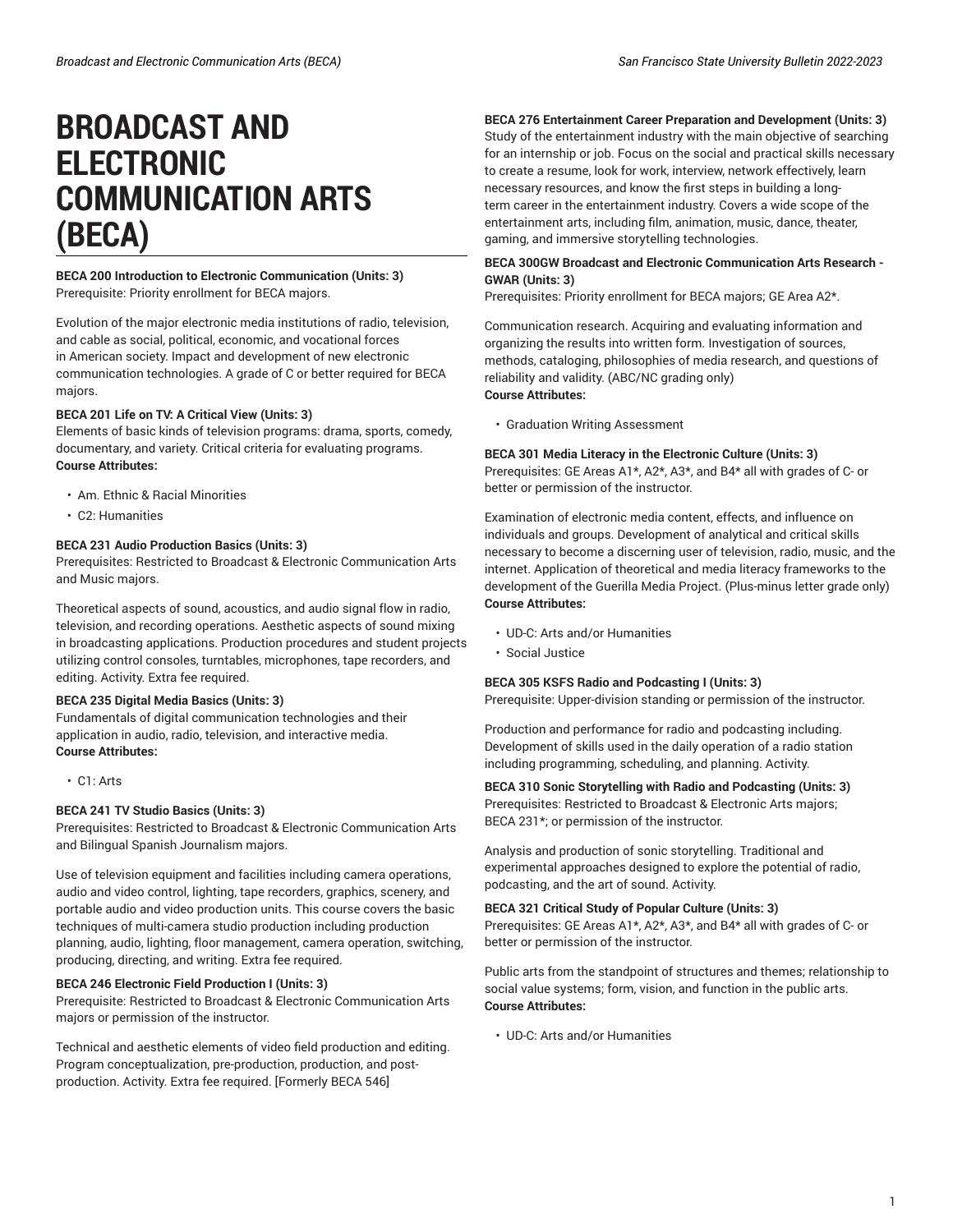### **BECA 324 Law and Regulation of Electronic Media (Units: 3)**

Prerequisites: Priority Enrollment for Broadcast & Electronic Communication Arts Majors; BECA 200; or permission of the instructor.

Legal and regulatory aspects of electronic media with a focus on the impact of F.C.C. licensing and regulation within the framework of the First Amendment.

#### **BECA 327 Broadcast Industry Symposium (Unit: 1)**

Prerequisite: Restricted to upper-division or graduate standing or permission of the instructor.

Student participation with American and foreign broadcasters, international concerns, new communication technologies, program exchange, and production and script workshops. May be repeated for a total of 4 units. (CR/NC grading only)

### **BECA 330 Audio Production II (Units: 3)**

Prerequisites: Restricted to Broadcast & Electronic Communication Arts and Music majors; BECA 231; or permission of the instructor.

Radio and television production including in-studio recording on multichannel recording consoles. Use of board equalization, reverberation systems, graphic equalizers, limiters, and the art of overdubbing. Activity.

#### **BECA 335 Audio for Video (Units: 3)**

Prerequisites: Restricted to Broadcast & Electronic Communication Arts majors; BECA 231\*; or permission of the instructor.

Production theory and practice as applied to audio recording for video. Pre-production planning and location and studio recording situations. Activity. Extra fee required.

#### **BECA 340 Media Aesthetics I (Units: 3)**

Prerequisites: Sophomore standing or above; priority enrollment for BECA majors; or permission of the instructor.

Aesthetic analysis of video, film, and related electronic media based on an examination of the fundamental image and sound elements. A grade of C or better required for BECA majors.

### **BECA 341 Aerial (Drone) Imagery Operation and Aesthetics (Units: 3)**

Prerequisites: BECA 241\* and BECA 340\* or permission of the instructor.

The use of drones for aerial videography, imagery, and aesthetics. Introduction to the operation of Unmanned Aerial Vehicles (UAVs), more commonly known as drones, gathering aerial footage for various purposes, and applying the principle of art aesthetics to aerial videography and imagery. May be repeated for a total of 6 units. Activity.

#### **BECA 348 Video Editing I (Units: 3)**

Prerequisites: Restricted to Broadcast & Electronic Communication Arts majors; BECA 241; or permission of the instructor.

Introduction to major aesthetic and technical considerations in video editing and practical applications in electronic media production. Activity.

#### **BECA 350 Media Performance I (Units: 3)**

Prerequisites: Broadcast & Electronic Communication Arts majors; BECA 241; or permission of the instructor.

Performance training for electronic media. Exercises for improving articulation, pronunciation, interpretation, vocal quality, and communicative abilities. The international phonetic alphabet. Activity.

#### **BECA 351 The Art of Voiceover (Units: 3)**

Prerequisite: BECA 231 or permission of the instructor.

Performance, production, and analysis of voiceovers, including various techniques and professional best practices; designed for further exploration into the vibrant world of voice acting & directing. Activity. (Plus-minus ABC/NC, CR/NC allowed)

#### **BECA 352 Esports Studio Tournament and Event Production (Units: 3)** Prerequisite: BECA 241.

Introduction to live event producing for esports and esports tournaments. Activities will include weekly Twitch live streams of esports tournaments, including recruiting players and coordinating brackets, as well as creating edited highlight videos of each tournament. Emphasis on cultivating dynamic and engaging audio and video presence, and learning how to produce, direct, and monetize a live studio event. Activity.

### **BECA 355 Lighting for Studio and Field Production (Units: 3)**

Prerequisites: Restricted to Broadcast & Electronic Arts majors; BECA 241 and BECA 246; or permission of the instructor.

Develop, design, and execute effective video lighting using technical concepts and aesthetic theories. Focus on both television studio lighting and field lighting. Activity.

### **BECA 360 Virtual Reality: 360 Video Production (Units: 3)**

Prerequisites: Restricted to upper-division standing and BECA 348\*; or graduate standing; or permission of the instructor.

Learn to tell stories interactively using 360-degree video and computergenerated scenes that viewers experience through virtual reality headsets. Focused on multi-platform experiential storytelling. Activity. (Plus-minus letter grade only) [CSL may be available]

#### **BECA 370 Writing for Electronic Media (Units: 3)**

Prerequisites: Restricted to Broadcast & Electronic Communication Arts majors; BECA 300GW; or permission of the instructor.

Writing scripts for video productions, television and radio programs, public service announcements, commercials, and documentaries.

### **BECA 390 The Age of Information (Units: 3)**

Prerequisite: Upper-division standing.

Explore the historical, social, political, and personal implications of modern communication technology and how it contributes to change in our society.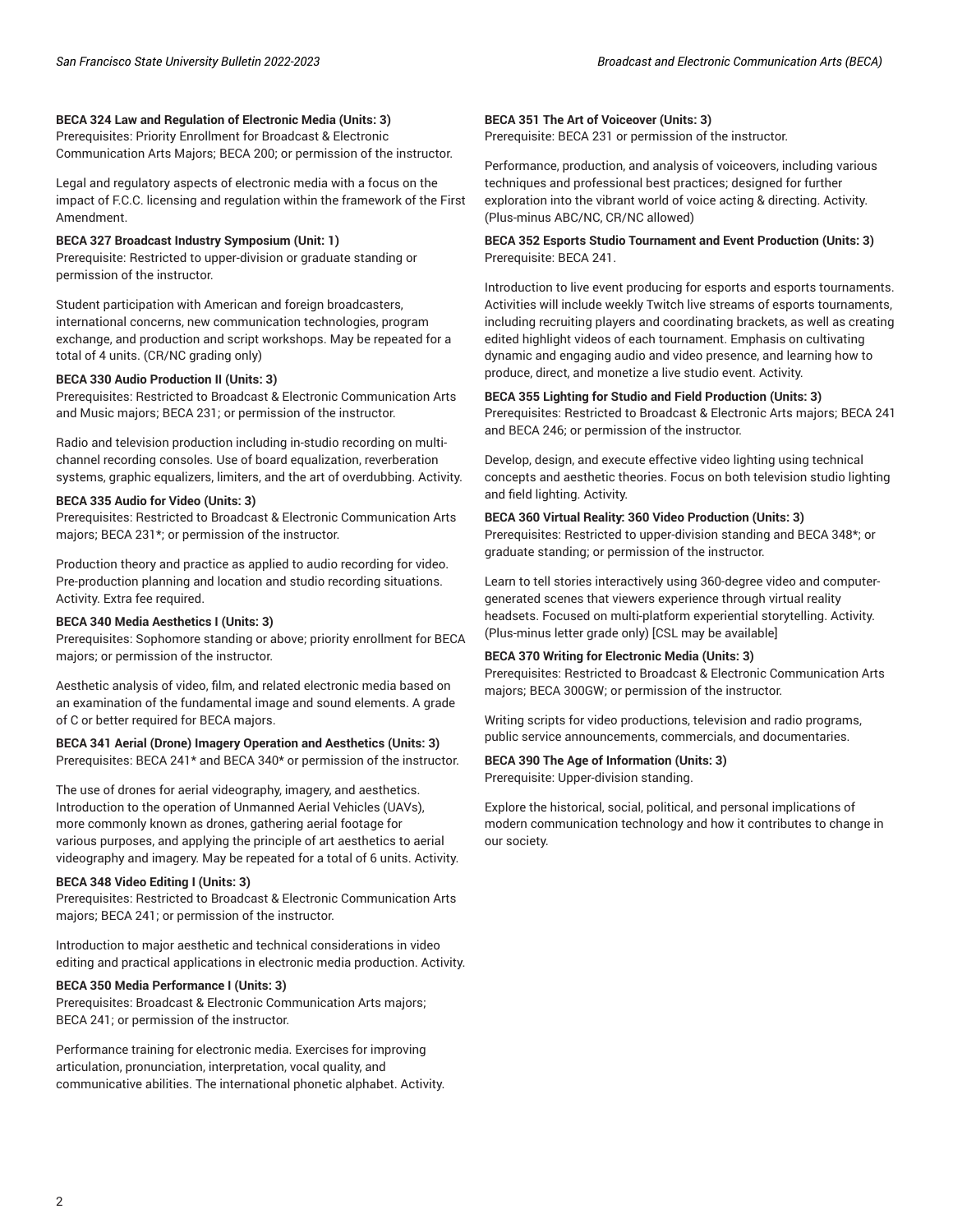### **BECA 395 Close Up on Electronic Media (Unit: 1)**

Prerequisite: Upper-division standing or permission of the instructor.

A close up look at electronic media practices, including specialized production techniques and performance, business environments, social impact, and marketing electronic media content. Topics to be specified in the Class Schedule. May be repeated for a total of 4 units when topics vary. Only 3 units may count towards the BECA major. (CR/NC grading only)

#### **Topics:**

- 1. Close up on Community Radio
- 2. Close up on Los Angeles Seminar
- 3. Close up on Video Fundamentals
- 4. Close up on Audio Fundamentals
- 5. Close up on Voiceover Performance
- 6. Close up on Basics of TV News Reporting
- 7. Close up on How Kids Use Television
- 8. Close up on Women Warriors
- 9. Close up on Basic Video Field Production Technique
- 10. Close up on Episodic Science Fiction Programs
- 11. Close up on Production Portfolios
- 12. Close up on The Professional Sports Reporter
- 13. Close up on BYOG: Buying Your Own Gear
- 14. Close up on Lighting Workshop
- 15. Close up on Camera Stabilizers
- 16. Close up on Strategic Comm for BECA Professionals
- 17. Close up on Writing the Scripted Television Pitch
- 18. Close up on Scripted Television Writers Room
- 19. Close up on Writing an Episode for Scripted TV
- 20. Close up on Producing a BECA Portfolio

### **BECA 415 Advanced Television Production Workshop (Units: 3)**

Prerequisite: BECA 241\* or permission of the instructor.

Development and production of Television Center programming for cable or broadcast. May be repeated for a total of 6 units with permission of the instructor. Activity. [CSL may be available]

#### **BECA 422 Social Aspects of Electronic Media (Units: 3)**

Prerequisites: GE Areas A1\*, A2\*, A3\*, and B4\* all with grades of C- or better or consent of the instructor.

Functions, effects, and uses of public media. The roles of media in affecting social, cultural, and political values. Avenues of freedom and control in media. Problems and opportunities presented by evolving media technology. **Course Attributes:**

• UD-D: Social Sciences

### **BECA 423 Economic Aspects of Broadcasting and Electronic Media (Units: 3)**

Prerequisites: Broadcast & Electronic Communication Arts majors; BECA 200; or permission of the instructor.

Business practices and interrelationships of broadcast stations, networks, advertising agencies, and cable companies. Buying and selling media, programming, promotion, and legal and ethical issues.

#### **BECA 425 Television and Video Program Design (Units: 3)**

Prerequisite for BECA 725: BECA 700 or permission of the instructor. Prerequisites for BECA 425: Upper-division standing; a GPA of at least 3.0; or permission of the instructor.

The process of designing streaming television series. Pre-production stages of series development.

(BECA 725/BECA 425 is a paired course offering. Students who complete the course at one level may not repeat the course at the other level.)

### **BECA 427 Media Entrepreneurship (Units: 3)**

Prerequisite: Upper-division standing or permission of the instructor.

Introduction to the application of entrepreneurship principles to various media industries, with an emphasis on the creation of a media start-up. The principles examined include innovation, rigorous evaluation of the industry, market analysis, and feasible business plans. Exploration of both the creation of new media companies as well as how to work as an independent media professional. A grade of C or better required for Journalism majors and minors. (Plus-minus letter grade only) (This course is offered as JOUR 427 [formerly JOUR 675] and BECA 427. Students may not repeat the course under an alternate prefix.)

### **BECA 428 Electronic Media Management (Units: 3)**

Prerequisite: Upper-division and graduate Broadcast & Electronic Communication Arts majors.

Concepts, methods, and current practices in electronic media organization and management. Decision making, implementation approaches, and communication applications for the small electronic media operation. Resource allocation, facility design and operation, project management, operation scheduling, and quality control. (Plusminus letter grade only)

#### **BECA 430 Advanced Audio Production I (Units: 3)**

Prerequisites: Restricted to Broadcast & Electronic Communication Arts Majors; BECA 330\*; or permission of the instructor.

Audio techniques in the specialized fields of audio recording and sound reinforcement for television, film, and music recording. May be repeated for a total of 9 units. Extra fee required.

#### **BECA 434 Introduction to Sound for Games (Units: 3)**

Prerequisites: Restricted to upper-division and graduate Broadcast & Electronic Communication Arts and Music majors; demonstrated familiarity with any digital audio workstation.

Training in state of the art techniques used in designing sound for various types of video games and immersive environments. Analysis of theoretical topics in the history and development of modern video game and virtual reality audio design.

(This course is offered as MUS 434 and BECA 434. Students may not repeat the course under an alternate prefix.)

### **BECA 435 Aesthetics of Sound (Units: 3)**

Prerequisites for BECA 735: Graduate Broadcast & Electronic Communication Arts students or permission of the instructor. Prerequisites for BECA 435: Upper-division Broadcast & Electronic Communication Arts majors; BECA 231 or permission of the instructor.

Aesthetics of sound and the basic principles involved in the theoretical and critical analysis of audio in media, including radio, television, film, music, and other audio-visual communication.

(BECA 735/BECA 435 is a paired course offering. Students who complete the course at one level may not repeat the course at the other level.)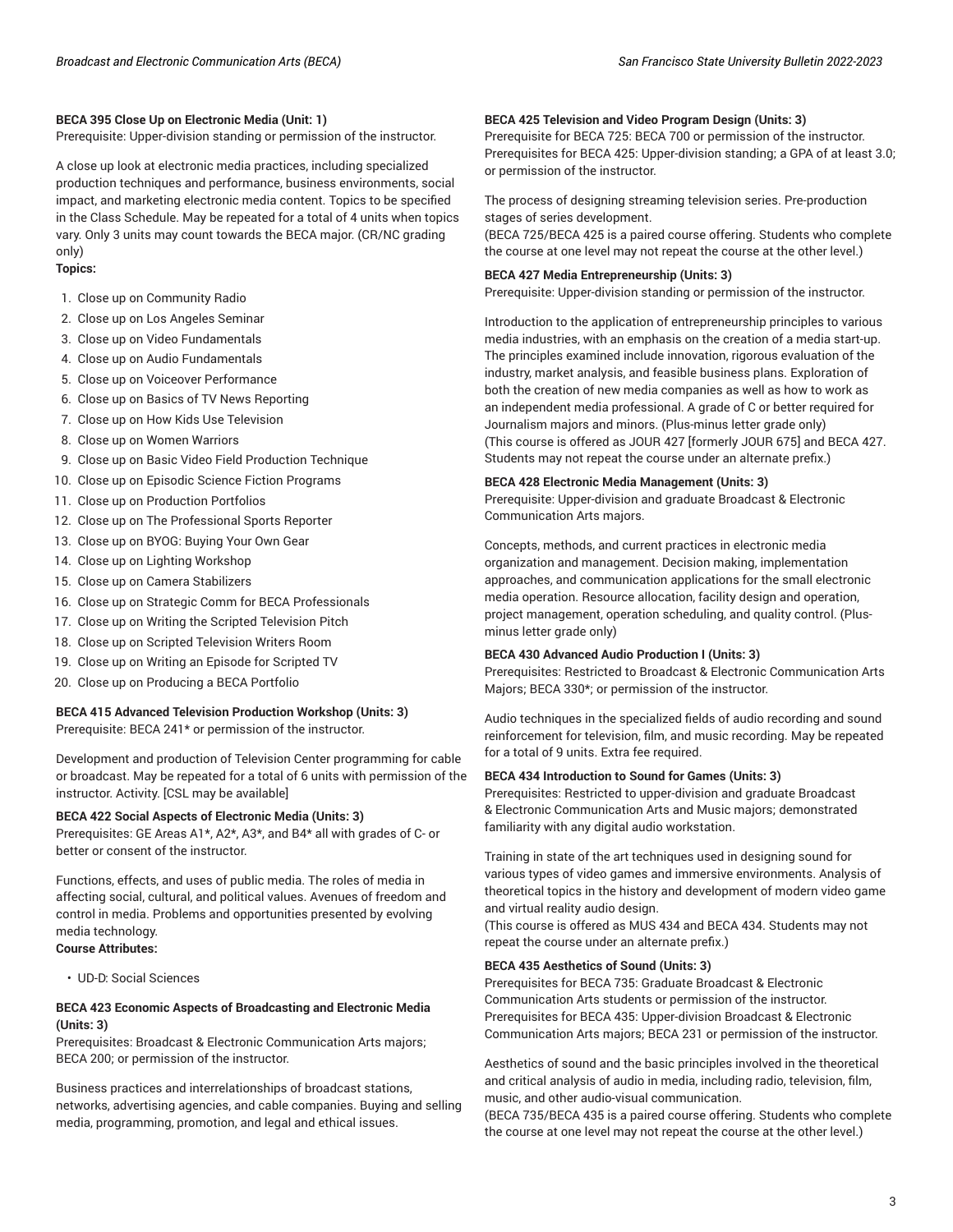### **BECA 440 Media Aesthetics II (Units: 3)**

Prerequisites: Restricted to Broadcast & Electronic Communication Arts majors; BECA 340\*; or permission of the instructor.

Problems in applied aesthetics. Activity.

#### **BECA 450 Media Performance II (Units: 3)**

Prerequisites: BECA 350; permission of the department or instructor.

Development and rehearsal of electronic media presentation and communication skills. Theories of the presentation of self via electronic media. Studio and laboratory practice. Strategies for management of performer, director, and crew relationships. Activity.

#### **BECA 452 Live Streaming and Content Creation for Esports (Units: 3)** Prerequisite: Upper-division standing or permission of the instructor.

Introduction to talent marketing for the esports industry. Activities include tournament live streams on Twitch as well as production assignments aimed at creating and cultivating engaging content for both live and virtual audiences, such as highlight videos to post on social media. Focus on the effective management and operation of a Twitch channel and the monetization of content. Activity.

#### **BECA 460 Industry of Broadcast News (Units: 3)**

Prerequisite: BECA 200 or permission of the instructor.

Values, theories, sources, and content of radio and television newscasts. Professional roles, management, and operations of broadcast and cable news at the international, national, and local levels.

### **BECA 462 The Television Documentary in the United States (Units: 3)** Prerequisite: Upper-division standing.

History and analysis of documentary programming on American broadcast television and cable including terminology, standards, and accepted practices associated with television documentary production in the U.S.

#### **BECA 463 Ethics and Responsibility in the Electronic Media (Units: 3)** Prerequisite: Upper-division standing.

The concept of professionalism and roles of individuals, law, and government in determining ethical standards in electronic media. [Formerly BECA 623]

### **BECA 467 On the Cultural Frontlines: Contemporary Trends in Israeli Art (Units: 3)**

Prerequisite: GE Area A2.

An examination of contemporary Israeli culture through literature, cinema, and theater. Inner conflicts and shared visions of the Israeli psyche are revealed through the arts and in conversation with Israeli artists. (This course is offered as JS 467, BECA 467, C W 467, and TH A 467. Students may not repeat the course under an alternate prefix.)

### **BECA 468 Israeli Media Landscape: Journalism, Communications, and Society (Units: 3)**

Prerequisite: GE Area A2.

Introduction to Israel's media institutions and the forces that have shaped the country's present media landscape. The development of Israeli media from the birth of Hebrew-language newspapers in Europe, through the first decades of statehood, the shift towards a market economy in the 1980s, and the implications of the digital revolution on local media outlets. Topics include the party press, establishment of public broadcasting and recent struggles for its reform, rise of commercial broadcasting, and major corruption affairs. (This course is offered as JS 468, JOUR 454, and BECA 468. Students may not repeat the course under an alternate prefix.)

#### **BECA 469 Media on Media: Media Scandals and Journalism Ethics in Israel, the U.S., and U.K. (Units: 3)** Prerequisite: GE Area A2.

Legal, ethical, and normative questions in the work of journalists and media organizations are examined in case studies from Israel, the U.S., and the U.K. by analyzing the media's relationships with the political arena, the private sector, and security forces. Topics include libel suits, source protection, and advertising boycotts; appropriate means for monitoring and regulating the media; and the significance of media selfreflection and transparency in the digital age.

(This course is offered as JS 469, BECA 469, and JOUR 469. Students may not repeat the course under an alternate prefix.)

### **BECA 470 Dramatic Writing for Television and Electronic Media (Units: 3)** Prerequisites: BECA 370; permission of the instructor.

Television as a unique medium for drama. The limitations and potentialities of the medium in relation to form, style, timing, characterization, and story selection.

### **BECA 480 Audio Journalism (Units: 3)**

Prerequisites: Restricted to upper-division standing; JOUR 226\* and JOUR 300GW\*, or BECA 231\* and BECA 300GW\* or equivalents.

Planning, reporting, production and publication of audio journalism. Conveying accurate and compelling reports using audio-based story forms. Examination of digital literacy and media analysis, story development and pitches, interview technique, field producing, scripting and transcribing, plus audio editing, production and publishing. (Plusminus letter grade only)

(This course is offered as JOUR 480 and BECA 480. Students may not repeat the course under an alternate prefix.)

#### **BECA 485 Women and Media (Units: 3)**

Prerequisites: GE Areas A1\*, A2\*, A3\*, and B4\* all with grades of C- or better or permission of the instructor.

Analytic modes, including feminist, psychoanalytic, and economic criticism, to assess both how women are represented in mass media and the status of women employed in mass media. (This course is offered as BECA 485 and WGS 485. Students may not

repeat the course under an alternate prefix.) **Course Attributes:**

- Social Justice
- Am. Ethnic & Racial Minorities
- UD-C: Arts and/or Humanities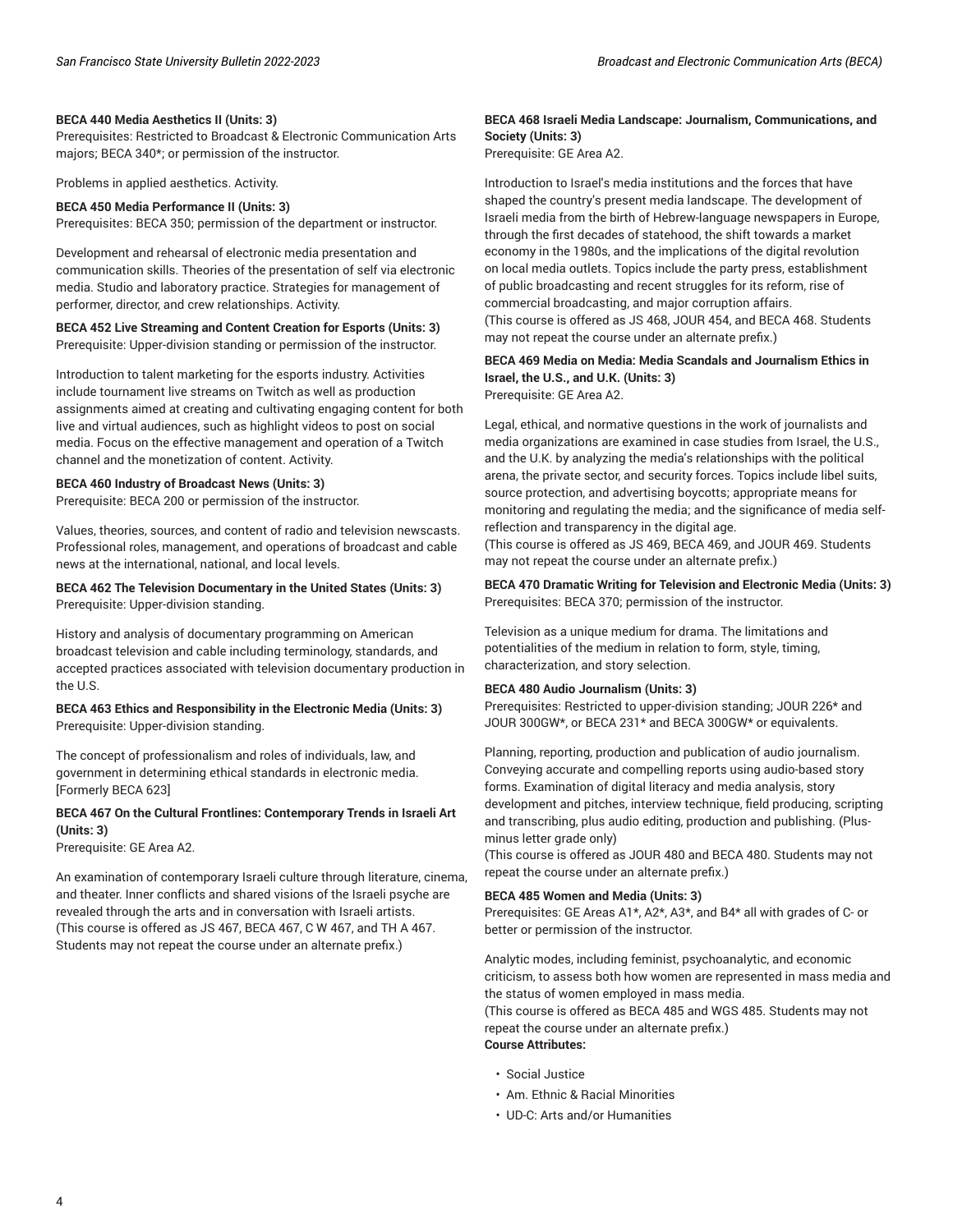### **BECA 487 Children and Television (Units: 3)**

Prerequisite: Upper-division standing.

How children use and are affected by mass media, particularly television. Theory and research describing children and television. Role of television in children's development.

(This course is offered as BECA 487 and ITEC 487. Students may not repeat the course under an alternate prefix.)

### **BECA 488 Asian Media (Units: 3)**

Prerequisite: Upper-division standing.

Critical, theoretical, and cultural analysis of China, India, and Japan. Aesthetics of aural and visual representations in Asian television and cinema productions.

#### **BECA 490 Television and Social Change (Units: 3)**

Prerequisite: Upper-division standing.

Nature of social change including television's potential, or lack of potential, to bring about social change, the role of television in achieving that change, and critique of relevant programming intended to effect change. (Plus-minus letter grade only)

### **BECA 500 International Broadcasting (Units: 3)**

Prerequisite: Upper-division standing.

Broadcast systems of the world including developed and developing nations. Programming of many cultures, the role of satellites in promoting the exchange of programs, the relationship between governments, societies, and the media, and issues in international communication.

### **BECA 501 Audio Visual Translation and Localization of Global Content (Units: 3)**

Prerequisite: Upper-division standing or permission of the instructor.

Basic concepts and the history of audiovisual translation (AVT). Assignments on the production of audiovisual texts and translations. Group projects involving the production of a wide range of audiovisual translation modes, including subtitling, dubbing, voiceover, audio description, and the production of remakes.

### **BECA 502 Environmental Communication on Electronic Media (Units: 3)** Prerequisites: GE Areas A1\*, A2\*, A3\*, and B4\* all with grades of C- or better or permission of the instructor.

Representation of environmental issues in electronic media including radio, television, and the Internet. Strategies for using electronic media to communicate environmental topics. **Course Attributes:**

- Environmental Sustainability
- UD-C: Arts and/or Humanities
- Social Justice

### **BECA 505 KSFS Radio and Podcasting II (Units: 3)**

Prerequisite: BECA 305\* or permission of the instructor.

Students become managers and staff responsible for the daily operation of KSFS Radio and associated podcasts. Activity. May be repeated for a total of 9 units.

#### **BECA 510 Music Performance Recording and Production (Units: 3)**

Prerequisites: Restricted to Broadcast & Electronic Communication Arts majors; BECA 231\*; or permission of the instructor.

Student teams are responsible for the production of a weekly, on-air, stereo radio program featuring major campus concert performances. Activity. May be repeated for a total of 9 units.

#### **BECA 515 Television Center Crew (Units: 3)**

Prerequisites: Restricted to Broadcast & Electronic Communication Arts majors; BECA 241\*; or permission of the instructor.

Hands-on experience including camera operator, lighting, technical director, audio technician, videotape recorder, and floor director. Complex productions with multiple cameras, sets, and lighting set-ups.

#### **BECA 516 Television News Crew (Units: 3)**

Prerequisites: Restricted to Broadcast & Electronic Communication Arts majors and BECA 241\*.

Hands-on experience as the production crew for Television Center newscasts. Practical experience as a director, technical director, floor director, camera operator, audio engineer, and other production positions. Activity.

#### **BECA 523 Electronic Media Distribution and Operations (Units: 3)**

Prerequisites: Restricted to Broadcast & Electronic Communication Arts majors; BECA 200; or permission of the instructor.

Factors in day-to-day electronic media operations, program scheduling, syndication, social media use, labor relations, political and legal considerations, station promotion, and advanced distribution systems. Applied practice in the distribution and operation of Broadcast & Electronic Communication Arts media channels. May be repeated for a total of 6 units.

#### **BECA 530 Advanced Audio Production II (Units: 3)**

Prerequisites: Restricted to Broadcast & Electronic Communication Arts majors; BECA 430; or permission of the instructor.

Gain major audio productions skills through active participation in challenging audio media productions. Audio for television, film, record production, and sound reinforcement. Activity. May be repeated for a total of 9 units. Extra fee required.

#### **BECA 533 Advanced Music Recording Workshop (Units: 3)** Prerequisites: BECA 330 and BECA 430 or equivalents.

Aesthetics of current commercial recording techniques. Studio and simulated remote live recording session. Complex mixes. Laboratories in editing and music inter-cutting. Activity.

#### **BECA 534 Sound Design for Games (Units: 3)**

Prerequisites: Restricted to Broadcast & Electronic Communication Arts and Music majors; BECA 434; BECA 231 and BECA 335 recommended; or permission of the instructor.

Topics include arts and techniques that are used in designing sound for various types of video games. Activity.

(This course is offered as BECA 534 and MUS 534. Students may not repeat the course under an alternate prefix.)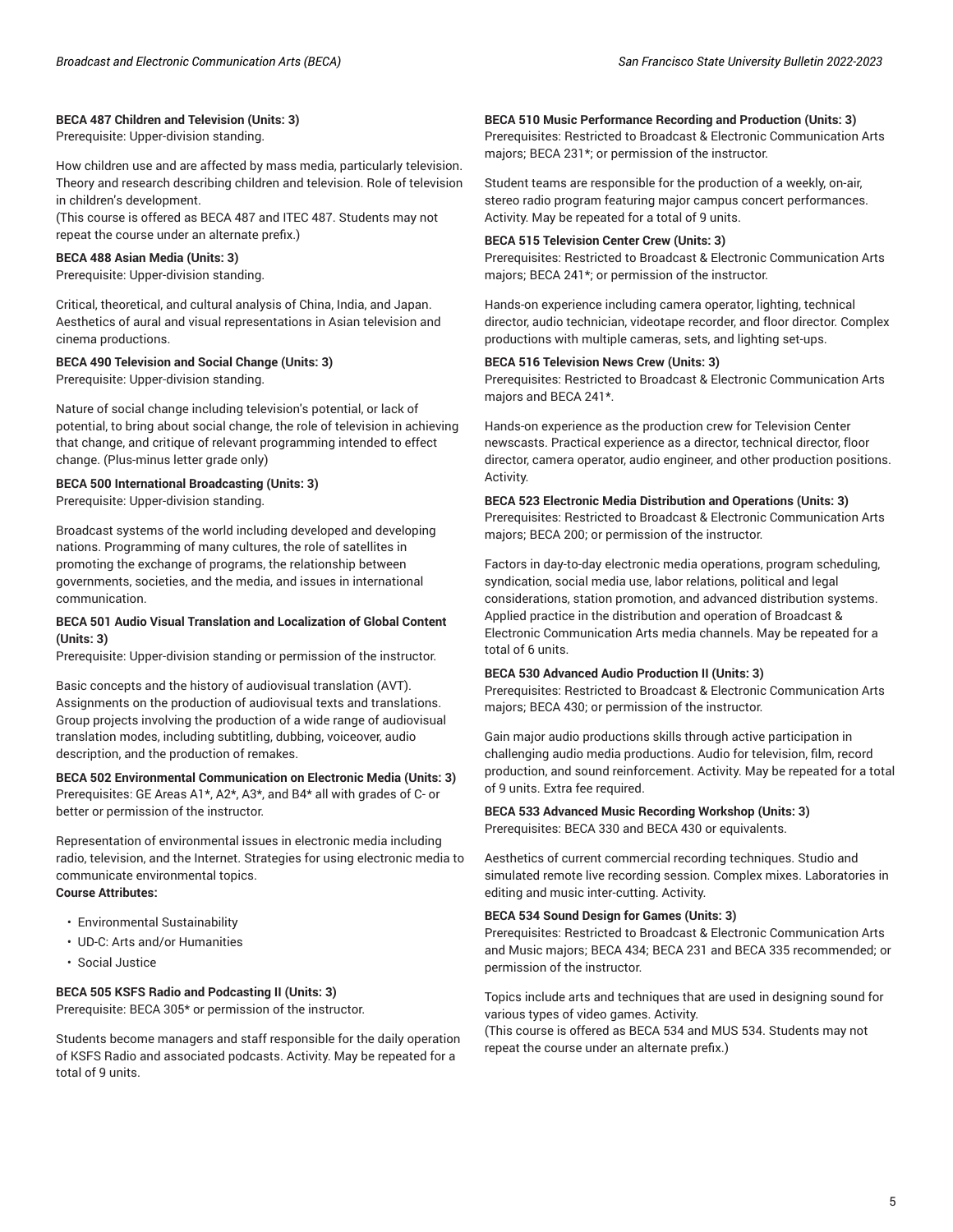#### **BECA 535 Advanced Audio for Video (Units: 3)**

Prerequisites: Restricted to Broadcast & Electronic Communication Arts majors; BECA 335; or permission of the instructor.

Sound theory and practice as applied to post-production audio for video. Timecode synchronization of sound effects, music, and dialogue. Field recording and mixing for picture. Activity. Extra fee required.

**BECA 536 Creativity and Design Thinking in Electronic Media (Units: 3)** Prerequisite: Upper-division standing or permission of the instructor.

Exploration of the creative process for media students. Use of multimedia, computers, and games as tools to enhance creativity and to develop problem-solving skills. Design thinking is concerned with solving problems through design. Through a process of divergent thinking, a designer will examine many possible solutions at the beginning of a process where the problem is defined before solving it.

#### **BECA 545 Television Directing I (Units: 3)**

Prerequisite: BECA 241\* or permission of the instructor.

Creating and directing a variety of television productions. Activity. Extra fee required.

#### **BECA 547 Video Editing II (Units: 3)**

Prerequisites: Restricted to Broadcast & Electronic Communication Arts majors; BECA 348; or permission of the instructor.

The developmental study of the video editing process with a focus on editing stages, editing decision making, and editing styles for different program genres. Media asset management and the role of the editor in the production process. Project-based course. Activity.

#### **BECA 550 The Broadcast Interview (Units: 3)**

Prerequisite: BECA 241 or permission of the instructor.

Interview as an essential tool for broadcast information gathering and presentation. Interview styles, question research, production approaches for television and radio, and special interview formats such as talk shows and political debates. Activity.

#### **BECA 559 Sports Reporting for Television (Units: 3)**

Prerequisites: BECA 246 and BECA 560 or permission of the instructor.

Specialized skills and practices of television sports journalism including writing to visuals, sports field reporting, and interviewing athletes. Emphasis on the student's ability to research and select relevant topics and issues. Activity.

#### **BECA 560 Radio and Television News Writing (Units: 3)**

Prerequisite: Upper-division standing or permission of the instructor.

Reporting and writing for broadcast news, writing and editing the newscast, and field reporting techniques.

#### **BECA 561 News Reporting for Television (Units: 3)**

Prerequisites: Restricted to Broadcast & Electronic Communication Arts or Bilingual Spanish Journalism majors; BECA 241 and BECA 560 or equivalent; or permission of the instructor.

Techniques of broadcast and cable reporting including writing for visual production, production of field reports, use of research retention techniques, and experimental use of visuals in newscasts. Activity. Extra fee required.

#### **BECA 562 Television & Video Documentary Production (Units: 3)**

Prerequisites: Restricted to Broadcast & Electronic Communication Arts majors; BECA 246 and BECA 462; or permission of the instructor.

Methods for the production of documentaries for broadcast and cable television. Activity. Extra fee required.

#### **BECA 570 Writing for Electronic Media Genres (Units: 3)** Prerequisite: Upper-division standing.

Writing for specific electronic media formats and genres. Topics cover web series, short-format and sketch script writing, instructional video, advertising and promotional writing, adaptation, creative blogging, nonfiction writing/blogging (travel, biography/memoir, reviews), game writing, documentary, experimental video, and music video. Topics to be specified in the Class Schedule. May be repeated for a total of 6 units when topics vary.

**Topics:**

- 1. Travel Writing for Electronic Media Distribution
- 2. The Short Format
- 3. Documentaries

#### **BECA 576 Internship in Broadcast and Electronic Communication Arts (Units: 3)**

Prerequisites: Restricted to upper-division and graduate Broadcast & Electronic Communication Arts students or permission of the instructor; 3.0 minimum GPA required.

Internship experience in professional broadcast and electronic media organization. Lecture, 2 units; activity, 1 unit. May be repeated for a total of 6 units. (CR/NC grading only)

#### **BECA 577 Writing for Video Games (Units: 3)**

Prerequisite: Restricted to upper-division standing.

Writing for video games. Analysis of and practice with interactive narratives and character development, quests, cut scenes, game reward structure, storyboards and flowcharts, audio and video elements.

#### **BECA 580 Media in Community Service (Units: 3)**

Prerequisite: BECA 246 (may be taken concurrently) or permission of the instructor.

Use of media for public agencies and institutions and by non-profit groups. Includes creating and placing public service announcements, developing media programs for agencies, institutions, and community groups, budgeting, and grant-seeking. Activity. May be repeated for a total of 6 units with permission of the instructor. [CSL may be available]

### **BECA 581 Electronic Media and Social Justice I (Units: 3)**

Prerequisite: BECA 246 (may be taken concurrently) or permission of the instructor.

Planning and production of electronic media content for social justice goals. Community integration via domestic non-profit organizations. Preparation for production in international contexts. Activity. (Plus-minus letter grade only)

# **BECA 582 Electronic Media and Social Justice II (Units: 3)**

Prerequisites: BECA 246 and BECA 581; or permission of the instructor.

Students travel to an international destination to produce a video for a Non-Governmental Organization (NGO) as service to the NGO. Activity. (Plus-minus letter grade only)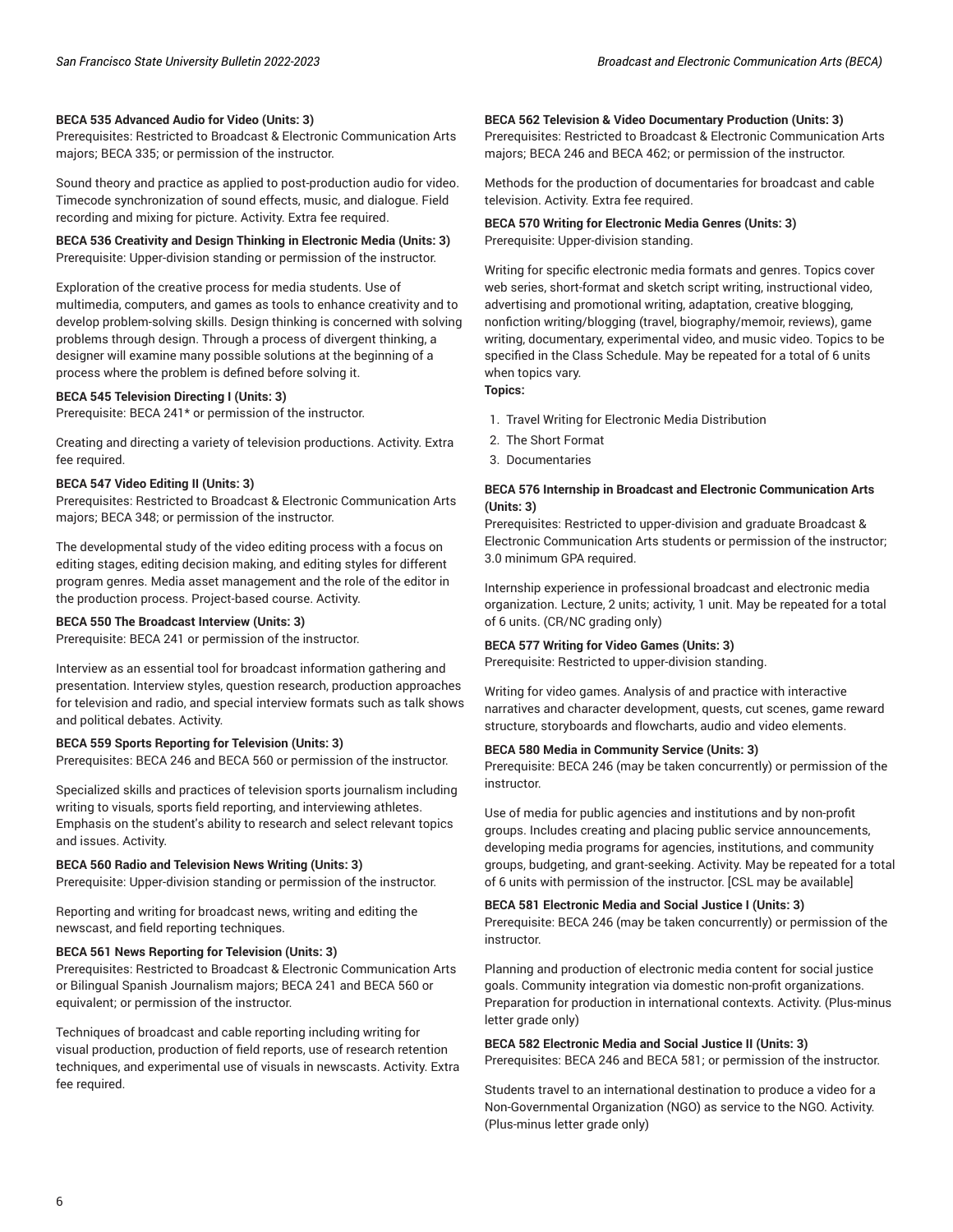### **BECA 590 New Electronic Communication Technologies (Units: 3)**

Prerequisites: Upper-division and graduate Broadcast & Electronic Communication Arts students.

Innovation and changes in electronic communication technologies. Technological and business developments that are transforming electronic media industries.

#### **BECA 593 Interactive and Transmedia Electronic Media Workshop (Units: 3)**

Prerequisite: Upper-division standing.

Design and production of online interactive transmedia with an emphasis on broadcast technologies and distribution principles. Activity.

### **BECA 594 Mobile Electronic Media (Units: 3)**

Prerequisite: Upper-division and graduate Broadcast & Electronic Communication Arts students or permission of the instructor.

Aspects of mobile media including business and legal environments, social and personal impact, writing for mobile and news on mobile, producing, and marketing mobile content.

#### **BECA 600 Senior Seminar (Units: 3)**

Prerequisite: Restricted to senior or graduate standing or permission of the instructor.

Relationships between various academic disciplines and the broadcast media.

**BECA 626 Corporate and Institutional Media Production (Units: 3)** Prerequisite: BECA 246 or permission of the instructor.

Organization and production of television projects in corporate and institutional settings including healthcare facilities and governmental agencies: employee information and training projects, teleconferencing, interactive media, and live multi-camera narrowcasting. Activity.

### **BECA 640 Television and Video Production Planning (Units: 3)**

Prerequisites: Restricted to Broadcast & Electronic Communication Arts majors; BECA 231 or BECA 241; or permission of the instructor.

Organization and production planning of live television programs. Budgets, legal clearances, scripting, casting, distribution, marketing, and logistical problems. Duties of the above-the-line team. Emphasis on live coverage and distribution of television entertainment events. Activity.

### **BECA 645 Television Directing II (Units: 3)**

Prerequisite: BECA 545 or permission of the instructor.

Continuation of BECA 545 with an emphasis on experimental approaches to the medium. Activity. May be repeated for a total of 6 units.

#### **BECA 646 Electronic Field Production II (Units: 3)**

Prerequisites for BECA 746: BECA 700\* or permission of the instructor. Prerequisites for BECA 646: Restricted to upper-division Broadcast & Electronic Communication Arts majors with a GPA of 3.0; BECA 246; or permission of the instructor.

Electronic field production and editing. Production and analysis of fieldbased television program material. The relationship between production variables and aesthetic practices. Activity. Extra fee required. (BECA 746/BECA 646 is a paired course offering. Students who complete the course at one level may not repeat the course at the other level.)

#### **BECA 647 Advanced Video Production (Units: 3)**

Prerequisites: Restricted to Broadcast & Electronic Communication Arts majors; BECA 246; or permission of the instructor.

Professional-level production of announcements and messages created for a client and intended for broadcast. Production planning, effective acquisition, and post-production. Activity. [CSL may be available]

### **BECA 648 Digital Video Editing II (Units: 3)**

Prerequisites: Restricted to Broadcast & Electronic Communication Arts majors; BECA 348; or permission of the instructor.

Theoretical and practical aspects of the principles of digitizing and editing videotape. (Plus-minus letter grade only)

### **BECA 649 Prosumer Production: Producing Video with Micro Budgets (Units: 3)**

Prerequisites: Restricted to upper-division standing; BECA 241; or graduate standing; or permission of the instructor.

Examination of the tools and skills needed to engage in quality audiovisual production with an emphasis on limited budgets. Activity.

#### **BECA 650 TV Center Sports I (Units: 3)**

Prerequisites: Restricted to Broadcast & Electronic Communication Arts majors; BECA 241, BECA 246, and BECA 560; or permission of the instructor.

Demanding advanced studio and field production, news writing, reporting, and performance. Shoot and edit sports highlights and features. Capstone course produces a weekly TV program for the San Francisco media market. Activity. May be repeated for a total of 6 units.

#### **BECA 651 Live Sports Production (Units: 3)**

Prerequisites: Restricted to Broadcast & Electronic Communication Arts majors; BECA 241; or permission of the instructor.

Production of live sports event coverage for simulcast via the Internet, cable television, and broadcast outlets. Experience in large-scale report audio and video production activities. Activity. May be repeated for a total of 6 units.

#### **BECA 660 Television Center News (Units: 4)**

Prerequisites: BECA 560 and BECA 561 or permission of the instructor.

Operation of a cablecast news service covering the city of San Francisco, research and production of stories for newscasts, coverage of San Francisco beats, and researching, editing, and compiling of television news packages. Activity. May be repeated for a total of 8 units.

### **BECA 665 News Reporting and Producing for Radio (Units: 3)** Prerequisite: BECA 560 or permission of the instructor.

Basics of radio news including gathering, writing, editing, and producing news reports and features and anchoring newscasts for campus radio station KSFS. Activity.

#### **BECA 670 Writing for Interactive Electronic Media (Units: 3)**

Prerequisite: Restricted to upper-division or graduate standing.

Script writer's role in the creation of interactive electronic media. Differences between conventional screen narrative and interactive storytelling and information presentation.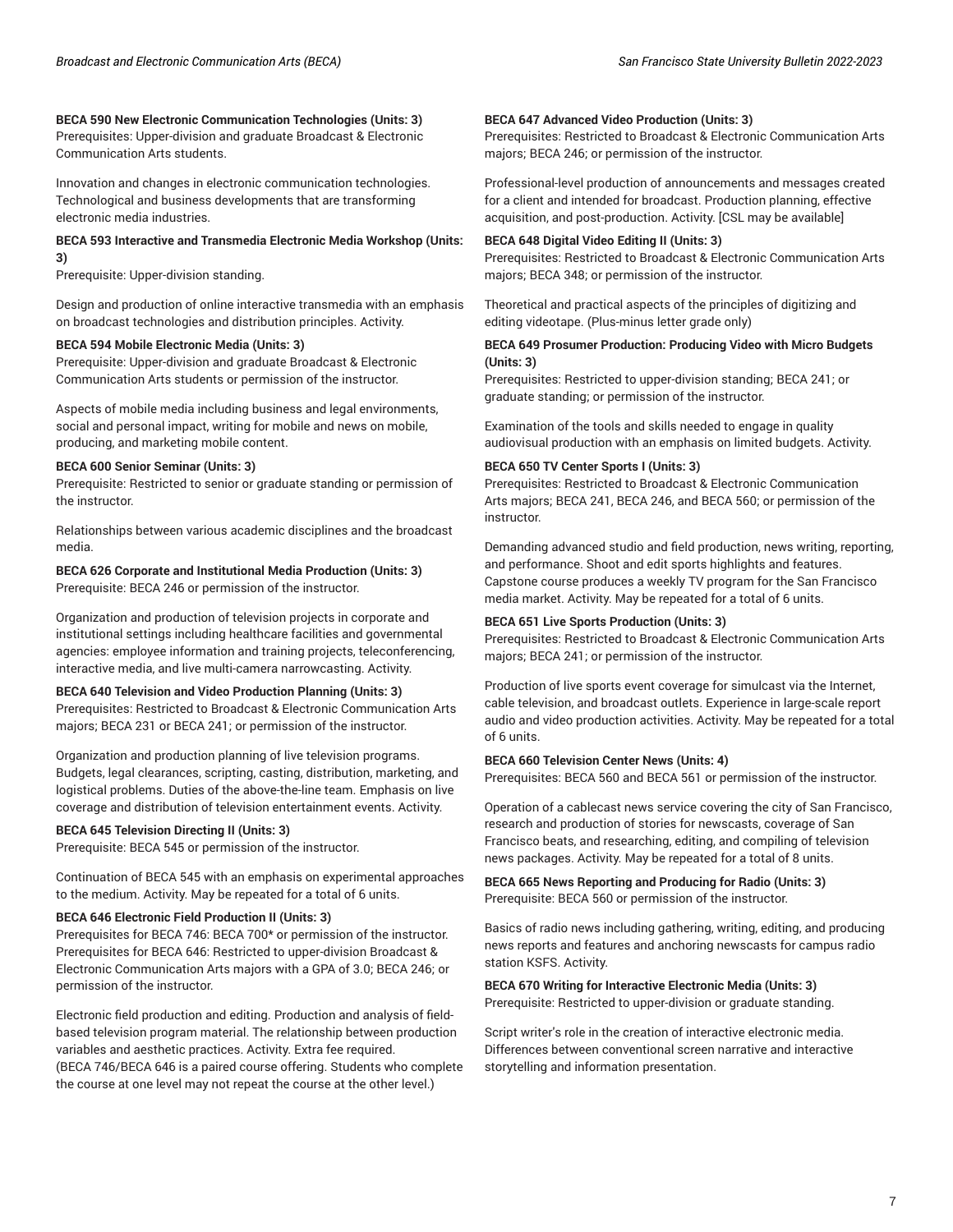### **BECA 685 Projects in the Teaching of Broadcast and Communication Arts (Units: 1-4)**

Prerequisite: Restricted to upper-division Broadcast & Electronic Communication Arts majors or permission of the instructor.

Developing courses and lectures, leading discussions, and teaching and evaluating students in the Broadcast & Electronic Communication Arts. Teaching experiences as an instructional aide in an assigned Broadcast & Electronic Communication Arts course. (Students may earn a maximum of 4 units toward the baccalaureate degree for any course(s) numbered 685 regardless of discipline.)

### **BECA 693 Interactive Electronic Media Workshop II (Units: 3)** Prerequisite: BECA 593 or permission of the instructor.

Advanced workshop in the design and production of online interactive media. Activity.

### **BECA 695 Practicum in Broadcast and Electronic Communication Arts (Units: 3)**

Prerequisites: Restricted to upper-division Broadcast & Electronic Communication Arts majors; permission of the supervising instructor and department chair.

Advanced projects in broadcast and communication arts under faculty supervision. May be repeated for a total of 6 units.

### **BECA 699 Independent Study (Units: 1-3)**

Prerequisites: Restricted to upper-division standing; permission of the supervising instructor and department chair; GPA of 3.0 or better.

Individual study under the supervision of a faculty member selected by the student of an aspect of broadcast and electronic communication arts not included in the curriculum. May be repeated for a total of 6 units.

### **BECA 700 Introduction to Graduate Study (Units: 3)**

Prerequisite: Restricted to graduate Broadcast & Electronic Communication Arts students.

#### Introduction to graduate study in broadcast and electronic

communication arts. History of mass communication and electronic media theory. Academic writing, graduate-level research, and survey of Broadcast & Electronic Communication Arts faculty's teaching, research, and production activity. (Plus-minus letter grade only)

# **BECA 701 Formula and Creativity in the Public Arts (Units: 3)**

Prerequisite: BECA 700\* or permission of the instructor.

The relationship between formula and creativity. The theory and practice of formulas and genres, particularly in relation to the public arts. Systems of criticism. (Plus-minus letter grade)

# **BECA 702 Ethics and Responsibility in Electronic Media (Units: 3)**

Prerequisite: BECA 700 (may be taken concurrently) or permission of the instructor.

Broadcast industry self-regulatory codes of ethics and responsibility including concepts of freedom and responsibility as they relate to broadcasters, the government, and the public. (Plus-minus letter grade only)

### **BECA 703 Seminar in Theory and Research (Units: 3)** Prerequisite: BECA 700 or permission of the instructor.

Graduate seminar in broadcast theory and research methods. (AB/NC grading only)

**BECA 706 Seminar in Media Aesthetics and Production Theory (Units: 3)** Prerequisite: BECA 700\* (may be taken concurrently) or permission of the instructor.

Investigation of perceptual conditions and aesthetic theories that guide the interpretation, analysis, and creation of visual and sound images in the electronic media and how these theories may be creatively applied in the production process. (Plus-minus letter grade only)

# **BECA 707 Seminar in International Broadcasting (Units: 3)**

Prerequisite: BECA 700 or permission of the instructor.

International broadcasting including research methods and theory, comparative broadcast systems, new technology, short-wave, the influence of international politics and legislation, media ownership, and international broadcasting ethics.

### **BECA 725 Television and Video Program Design (Units: 3)**

Prerequisite for BECA 725: BECA 700 or permission of the instructor. Prerequisites for BECA 425: Upper-division standing; a GPA of at least 3.0; or permission of the instructor.

The process of designing streaming television series. Pre-production stages of series development.

(BECA 725/BECA 425 is a paired course offering. Students who complete the course at one level may not repeat the course at the other level.)

### **BECA 735 Aesthetics of Sound (Units: 3)**

Prerequisites for BECA 735: Graduate Broadcast & Electronic Communication Arts students or permission of the instructor. Prerequisites for BECA 435: Upper-division Broadcast & Electronic Communication Arts majors; BECA 231 or permission of the instructor.

Aesthetics of sound and the basic principles involved in the theoretical and critical analysis of audio in media, including radio, television, film, music, and other audio-visual communication.

(BECA 735/BECA 435 is a paired course offering. Students who complete the course at one level may not repeat the course at the other level.)

## **BECA 746 Electronic Field Production II (Units: 3)**

Prerequisites for BECA 746: BECA 700\* or permission of the instructor. Prerequisites for BECA 646: Restricted to upper-division Broadcast & Electronic Communication Arts majors with a GPA of 3.0; BECA 246; or permission of the instructor.

Electronic field production and editing. Production and analysis of fieldbased television program material. The relationship between production variables and aesthetic practices. Activity. Extra fee required. (BECA 746/BECA 646 is a paired course offering. Students who complete the course at one level may not repeat the course at the other level.)

### **BECA 750 Seminar in Developing and Funding Productions for Electronic Media (Units: 3)**

Prerequisite: BECA 700\* or permission of the instructor.

Development of a media project from idea to funding package including brainstorming, research, outline, treatment, and package. Preparation of applications for external and internal funding from local, regional, state, federal, private, and public sources. (AB/NC grading only)

### **BECA 752 Seminar in Broadcast and Electronic Communication Arts Pedagogy (Units: 3)**

Prerequisite: BECA 700\* or permission of the instructor.

The process of curricular and instructional preparation for students who wish to teach broadcast and electronic communication arts. (Plus-minus letter grade only)